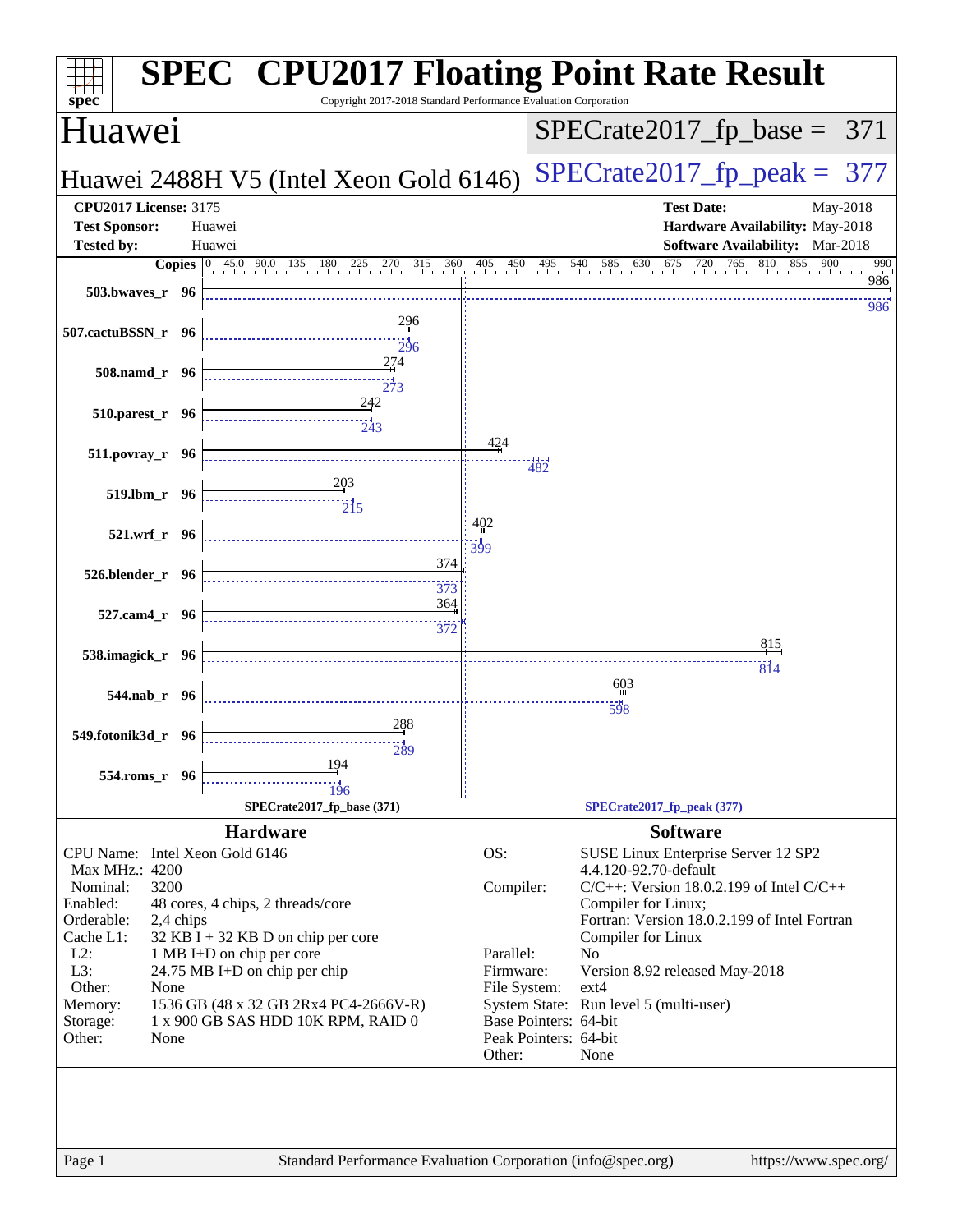| <b>SPEC CPU2017 Floating Point Rate Result</b><br>spec<br>Copyright 2017-2018 Standard Performance Evaluation Corporation |               |                |       |                |       |                |              |               |                |              |                               |              |                                 |              |
|---------------------------------------------------------------------------------------------------------------------------|---------------|----------------|-------|----------------|-------|----------------|--------------|---------------|----------------|--------------|-------------------------------|--------------|---------------------------------|--------------|
| Huawei<br>$SPECTate2017$ _fp_base = 371                                                                                   |               |                |       |                |       |                |              |               |                |              |                               |              |                                 |              |
| $SPECrate2017fp peak = 377$<br>Huawei 2488H V5 (Intel Xeon Gold 6146)                                                     |               |                |       |                |       |                |              |               |                |              |                               |              |                                 |              |
| <b>CPU2017 License: 3175</b>                                                                                              |               |                |       |                |       |                |              |               |                |              | <b>Test Date:</b>             |              | May-2018                        |              |
| <b>Test Sponsor:</b>                                                                                                      | Huawei        |                |       |                |       |                |              |               |                |              |                               |              | Hardware Availability: May-2018 |              |
| <b>Tested by:</b>                                                                                                         | Huawei        |                |       |                |       |                |              |               |                |              | <b>Software Availability:</b> |              | Mar-2018                        |              |
| <b>Results Table</b>                                                                                                      |               |                |       |                |       |                |              |               |                |              |                               |              |                                 |              |
|                                                                                                                           |               |                |       | <b>Base</b>    |       |                |              |               |                |              | <b>Peak</b>                   |              |                                 |              |
| <b>Benchmark</b>                                                                                                          | <b>Copies</b> | <b>Seconds</b> | Ratio | <b>Seconds</b> | Ratio | <b>Seconds</b> | <b>Ratio</b> | <b>Copies</b> | <b>Seconds</b> | <b>Ratio</b> | <b>Seconds</b>                | <b>Ratio</b> | <b>Seconds</b>                  | <b>Ratio</b> |
| 503.bwaves r                                                                                                              | 96            | 976            | 986   | 976            | 986   | 976            | 986          | 96            | 977            | 986          | 977                           | 986          | 977                             | 985          |
| 507.cactuBSSN r                                                                                                           | 96            | 410            | 296   | 411            | 296   | 411            | 296          | 96            | 412            | 295          | 411                           | 296          | 411                             | 296          |
| 508.namd_r                                                                                                                | 96            | 332            | 275   | 339            | 269   | 333            | 274          | 96            | 334            | 273          | 333                           | 274          | 334                             | 273          |
| 510.parest_r                                                                                                              | 96            | 1043           | 241   | 1039           | 242   | 1036           | 242          | 96            | 1034           | 243          | 1035                          | 243          | 1035                            | 243          |
| 511.povray_r                                                                                                              | 96            | 523            | 429   | 529            | 424   | 529            | 423          | 96            | 465            | 482          | 452                           | 496          | 473                             | 474          |
| 519.1bm r                                                                                                                 | 96            | 499            | 203   | 499            | 203   | 499            | 203          | 96            | 470            | 215          | 470                           | 215          | 469                             | 216          |
| 521.wrf r                                                                                                                 | 96            | 535            | 402   | 537            | 400   | 533            | 403          | 96            | 541            | 398          | 538                           | 399          | 537                             | 401          |
| 526.blender r                                                                                                             | 96            | 391            | 374   | 392            | 373   | 391            | 374          | 96            | 392            | 373          | 392                           | 373          | 392                             | 373          |
| 527.cam4_r                                                                                                                | 96            | 461            | 364   | 461            | 364   | 464            | 362          | 96            | 451            | 372          | 447                           | 375          | 452                             | 371          |
| 538.imagick_r                                                                                                             | 96            | 287            | 831   | 295            | 808   | 293            | 815          | 96            | 293            | 814          | 293                           | 814          | 293                             | 814          |
| 544.nab r                                                                                                                 | 96            | 269            | 600   | 266            | 606   | 268            | 603          | 96            | 270            | 597          | 268                           | 602          | 270                             | 598          |
| 549.fotonik3d_r                                                                                                           | 96            | 1293           | 289   | 1300           | 288   | 1302           | 287          | 96            | 1295           | 289          | 1297                          | 288          | 1294                            | 289          |
| 554.roms_r                                                                                                                | 96            | 793            | 192   | 784            | 194   | 788            | 194          | 96            | 779            | 196          | 777                           | 196          | 773                             | 197          |
| $SPECrate2017_fp\_base =$                                                                                                 |               |                | 371   |                |       |                |              |               |                |              |                               |              |                                 |              |

**[SPECrate2017\\_fp\\_peak =](http://www.spec.org/auto/cpu2017/Docs/result-fields.html#SPECrate2017fppeak) 377**

Results appear in the [order in which they were run](http://www.spec.org/auto/cpu2017/Docs/result-fields.html#RunOrder). Bold underlined text [indicates a median measurement](http://www.spec.org/auto/cpu2017/Docs/result-fields.html#Median).

#### **[Submit Notes](http://www.spec.org/auto/cpu2017/Docs/result-fields.html#SubmitNotes)**

 The numactl mechanism was used to bind copies to processors. The config file option 'submit' was used to generate numactl commands to bind each copy to a specific processor. For details, please see the config file.

#### **[Operating System Notes](http://www.spec.org/auto/cpu2017/Docs/result-fields.html#OperatingSystemNotes)**

 Stack size set to unlimited using "ulimit -s unlimited" Numa balancing was disabled using "echo 0 > /proc/sys/kernel/numa\_balancing"

#### **[General Notes](http://www.spec.org/auto/cpu2017/Docs/result-fields.html#GeneralNotes)**

Environment variables set by runcpu before the start of the run: LD\_LIBRARY\_PATH = "/home/cpu2017/lib/ia32:/home/cpu2017/lib/intel64:/home/cpu2017/je5.0.1-32:/home/cpu2017/je5.0.1-64"

 Binaries compiled on a system with 1x Intel Core i7-4790 CPU + 32GB RAM memory using Redhat Enterprise Linux 7.4 Transparent Huge Pages enabled by default Prior to runcpu invocation Filesystem page cache synced and cleared with: sync; echo 3> /proc/sys/vm/drop\_caches runcpu command invoked through numactl i.e.: numactl --interleave=all runcpu <etc>

**(Continued on next page)**

| Page 2<br>Standard Performance Evaluation Corporation (info@spec.org) | https://www.spec.org/ |
|-----------------------------------------------------------------------|-----------------------|
|-----------------------------------------------------------------------|-----------------------|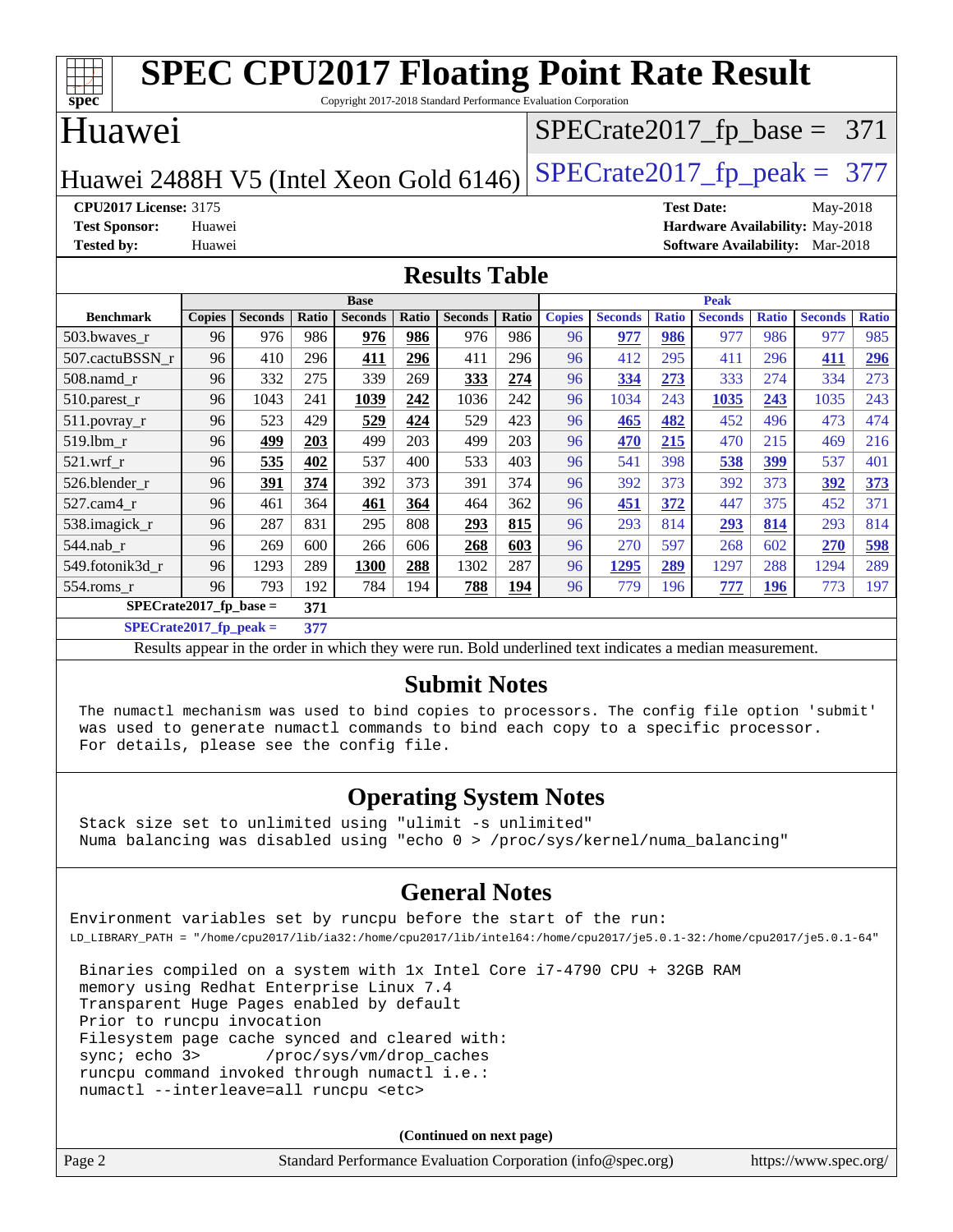Copyright 2017-2018 Standard Performance Evaluation Corporation

## Huawei

[SPECrate2017\\_fp\\_base =](http://www.spec.org/auto/cpu2017/Docs/result-fields.html#SPECrate2017fpbase) 371

## Huawei 2488H V5 (Intel Xeon Gold  $6146$ ) [SPECrate2017\\_fp\\_peak =](http://www.spec.org/auto/cpu2017/Docs/result-fields.html#SPECrate2017fppeak) 377

**[Tested by:](http://www.spec.org/auto/cpu2017/Docs/result-fields.html#Testedby)** Huawei **[Software Availability:](http://www.spec.org/auto/cpu2017/Docs/result-fields.html#SoftwareAvailability)** Mar-2018

**[CPU2017 License:](http://www.spec.org/auto/cpu2017/Docs/result-fields.html#CPU2017License)** 3175 **[Test Date:](http://www.spec.org/auto/cpu2017/Docs/result-fields.html#TestDate)** May-2018 **[Test Sponsor:](http://www.spec.org/auto/cpu2017/Docs/result-fields.html#TestSponsor)** Huawei **[Hardware Availability:](http://www.spec.org/auto/cpu2017/Docs/result-fields.html#HardwareAvailability)** May-2018

#### **[General Notes \(Continued\)](http://www.spec.org/auto/cpu2017/Docs/result-fields.html#GeneralNotes)**

Yes: The test sponsor attests, as of date of publication, that CVE-2017-5754 (Meltdown) is mitigated in the system as tested and documented. Yes: The test sponsor attests, as of date of publication, that CVE-2017-5753 (Spectre variant 1) is mitigated in the system as tested and documented. Yes: The test sponsor attests, as of date of publication, that CVE-2017-5715 (Spectre variant 2) is mitigated in the system as tested and documented.

#### **[Platform Notes](http://www.spec.org/auto/cpu2017/Docs/result-fields.html#PlatformNotes)**

Page 3 Standard Performance Evaluation Corporation [\(info@spec.org\)](mailto:info@spec.org) <https://www.spec.org/> BIOS configuration: Sub NUMA Cluster (SNC) set to enabled IMC (Integrated memory controller) Interleaving set to 1 way interleave Xtended Prediction Table (XPT) Prefetch set to Enable Memory Patrol Scrub set to Disable Last Level Cache (LLC) Prefetch set to Disable Sysinfo program /home/cpu2017/bin/sysinfo Rev: r5797 of 2017-06-14 96c45e4568ad54c135fd618bcc091c0f running on linux-tk4l Sat Nov 17 06:57:40 2018 SUT (System Under Test) info as seen by some common utilities. For more information on this section, see <https://www.spec.org/cpu2017/Docs/config.html#sysinfo> From /proc/cpuinfo model name : Intel(R) Xeon(R) Gold 6146 CPU @ 3.20GHz 4 "physical id"s (chips) 96 "processors" cores, siblings (Caution: counting these is hw and system dependent. The following excerpts from /proc/cpuinfo might not be reliable. Use with caution.) cpu cores : 12 siblings : 24 physical 0: cores 0 1 2 3 4 9 10 16 18 19 25 26 physical 1: cores 0 1 2 3 8 9 10 11 18 19 24 27 physical 2: cores 0 1 3 9 11 16 17 18 19 24 26 27 physical 3: cores 0 1 2 3 4 9 10 16 18 19 25 26 From lscpu: Architecture: x86\_64<br>
CPU op-mode(s): 32-bit, 64-bit CPU op-mode(s):<br>Byte Order: Little Endian CPU(s): 96 On-line CPU(s) list: 0-95 Thread(s) per core: 2 Core(s) per socket: 12 Socket(s): 4 **(Continued on next page)**

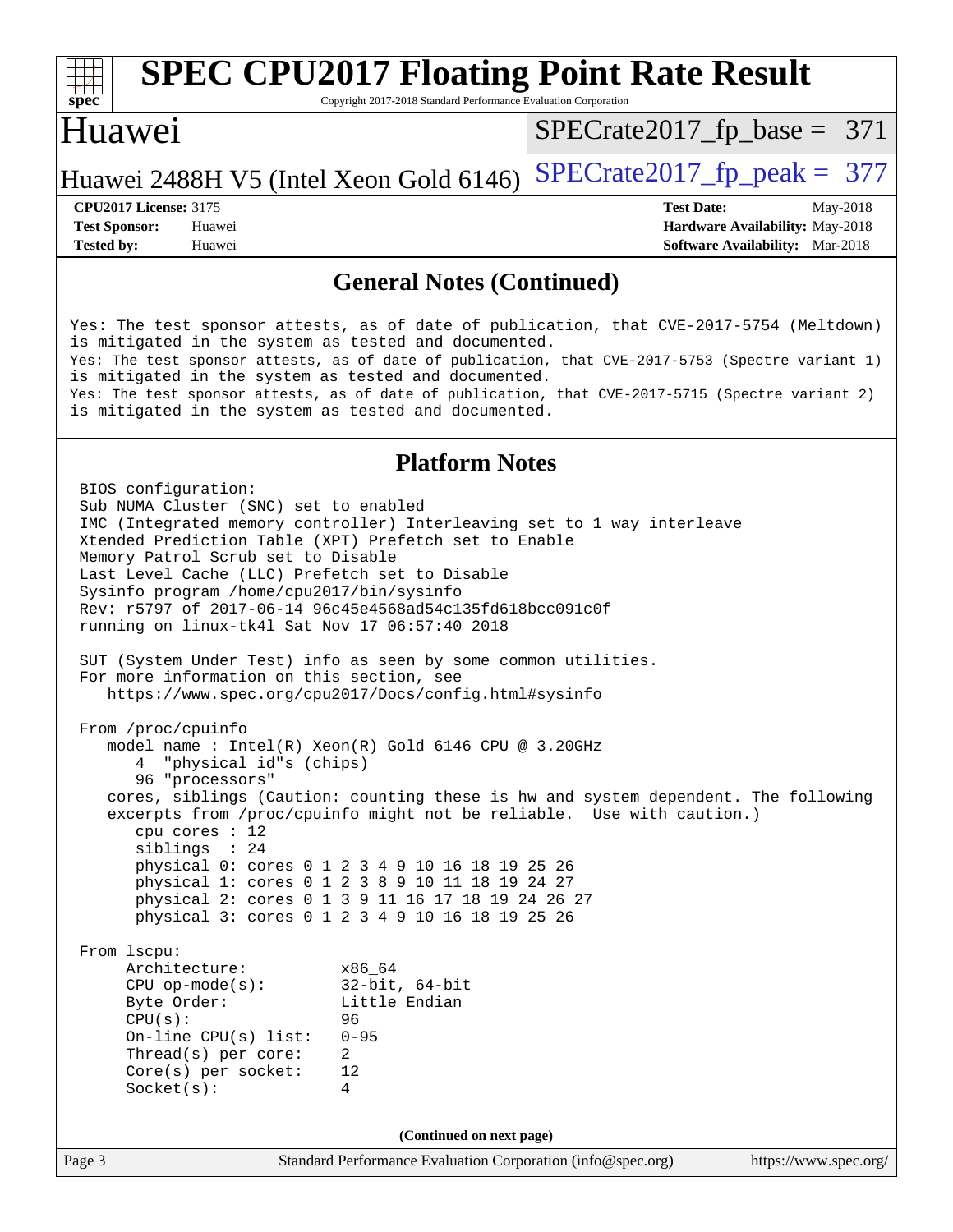

Copyright 2017-2018 Standard Performance Evaluation Corporation

## Huawei

[SPECrate2017\\_fp\\_base =](http://www.spec.org/auto/cpu2017/Docs/result-fields.html#SPECrate2017fpbase) 371

## Huawei 2488H V5 (Intel Xeon Gold 6146) SPECrate  $2017$  fp peak = 377

**[CPU2017 License:](http://www.spec.org/auto/cpu2017/Docs/result-fields.html#CPU2017License)** 3175 **[Test Date:](http://www.spec.org/auto/cpu2017/Docs/result-fields.html#TestDate)** May-2018 **[Test Sponsor:](http://www.spec.org/auto/cpu2017/Docs/result-fields.html#TestSponsor)** Huawei **[Hardware Availability:](http://www.spec.org/auto/cpu2017/Docs/result-fields.html#HardwareAvailability)** May-2018 **[Tested by:](http://www.spec.org/auto/cpu2017/Docs/result-fields.html#Testedby)** Huawei **[Software Availability:](http://www.spec.org/auto/cpu2017/Docs/result-fields.html#SoftwareAvailability)** Mar-2018

#### **[Platform Notes \(Continued\)](http://www.spec.org/auto/cpu2017/Docs/result-fields.html#PlatformNotes)**

| NUMA $node(s):$                                  | 8                                                                                    |  |  |  |  |  |  |
|--------------------------------------------------|--------------------------------------------------------------------------------------|--|--|--|--|--|--|
| Vendor ID:                                       | GenuineIntel                                                                         |  |  |  |  |  |  |
| CPU family:                                      | 6                                                                                    |  |  |  |  |  |  |
| Model:                                           | 85                                                                                   |  |  |  |  |  |  |
| Model name:                                      | $Intel(R)$ Xeon $(R)$ Gold 6146 CPU @ 3.20GHz                                        |  |  |  |  |  |  |
| Stepping:                                        | 4                                                                                    |  |  |  |  |  |  |
| CPU MHz:                                         | 3201.000                                                                             |  |  |  |  |  |  |
| $CPU$ max $MHz$ :                                | 3201.0000                                                                            |  |  |  |  |  |  |
| CPU min MHz:                                     | 1200.0000                                                                            |  |  |  |  |  |  |
| BogoMIPS:                                        | 6399.99                                                                              |  |  |  |  |  |  |
| Virtualization:                                  | VT-x                                                                                 |  |  |  |  |  |  |
| L1d cache:                                       | 32K                                                                                  |  |  |  |  |  |  |
| Lli cache:                                       | 32K                                                                                  |  |  |  |  |  |  |
| $L2$ cache:                                      | 1024K                                                                                |  |  |  |  |  |  |
| L3 cache:                                        | 25344K                                                                               |  |  |  |  |  |  |
| NUMA node0 CPU(s):                               | $0-2$ , 5, 7, 10, 48-50, 53, 55, 58                                                  |  |  |  |  |  |  |
| NUMA nodel CPU(s):                               | 3, 4, 6, 8, 9, 11, 51, 52, 54, 56, 57, 59                                            |  |  |  |  |  |  |
| NUMA node2 CPU(s):                               | 12-14, 16, 17, 22, 60-62, 64, 65, 70                                                 |  |  |  |  |  |  |
| NUMA $node3$ $CPU(s)$ :                          | 15, 18-21, 23, 63, 66-69, 71                                                         |  |  |  |  |  |  |
| NUMA node4 CPU(s):                               | 24, 25, 27, 29, 30, 33, 72, 73, 75, 77, 78, 81                                       |  |  |  |  |  |  |
| NUMA $node5$ $CPU(s)$ :                          | 26, 28, 31, 32, 34, 35, 74, 76, 79, 80, 82, 83                                       |  |  |  |  |  |  |
| NUMA node6 CPU(s):                               | 36-38, 41, 43, 46, 84-86, 89, 91, 94                                                 |  |  |  |  |  |  |
| NUMA $node7$ $CPU(s):$                           | 39, 40, 42, 44, 45, 47, 87, 88, 90, 92, 93, 95                                       |  |  |  |  |  |  |
| Flagg:                                           | fpu vme de pse tsc msr pae mce cx8 apic sep mtrr pge mca cmov                        |  |  |  |  |  |  |
|                                                  | pat pse36 clflush dts acpi mmx fxsr sse sse2 ss ht tm pbe syscall nx pdpelgb rdtscp  |  |  |  |  |  |  |
|                                                  | lm constant_tsc art arch_perfmon pebs bts rep_good nopl xtopology nonstop_tsc        |  |  |  |  |  |  |
|                                                  | aperfmperf eagerfpu pni pclmulqdq dtes64 ds_cpl vmx smx est tm2 ssse3 sdbg fma cx16  |  |  |  |  |  |  |
|                                                  | xtpr pdcm pcid dca sse4_1 sse4_2 x2apic movbe popcnt tsc_deadline_timer aes xsave    |  |  |  |  |  |  |
|                                                  | avx f16c rdrand lahf_lm abm 3dnowprefetch ida arat epb invpcid_single pln pts dtherm |  |  |  |  |  |  |
|                                                  | intel_pt rsb_ctxsw spec_ctrl stibp retpoline kaiser tpr_shadow vnmi flexpriority ept |  |  |  |  |  |  |
|                                                  | vpid fsgsbase tsc_adjust bmil hle avx2 smep bmi2 erms invpcid rtm cqm mpx avx512f    |  |  |  |  |  |  |
|                                                  | avx512dq rdseed adx smap clflushopt clwb avx512cd avx512bw avx512vl xsaveopt xsavec  |  |  |  |  |  |  |
| xgetbv1 cqm_llc cqm_occup_llc                    |                                                                                      |  |  |  |  |  |  |
|                                                  |                                                                                      |  |  |  |  |  |  |
| /proc/cpuinfo cache data                         |                                                                                      |  |  |  |  |  |  |
| cache size $: 25344$ KB                          |                                                                                      |  |  |  |  |  |  |
|                                                  |                                                                                      |  |  |  |  |  |  |
|                                                  | From numactl --hardware WARNING: a numactl 'node' might or might not correspond to a |  |  |  |  |  |  |
| physical chip.                                   |                                                                                      |  |  |  |  |  |  |
| $available: 8 nodes (0-7)$                       |                                                                                      |  |  |  |  |  |  |
| node 0 cpus: 0 1 2 5 7 10 48 49 50 53 55 58      |                                                                                      |  |  |  |  |  |  |
| node 0 size: 191788 MB                           |                                                                                      |  |  |  |  |  |  |
| node 0 free: 190654 MB                           |                                                                                      |  |  |  |  |  |  |
| node 1 cpus: 3 4 6 8 9 11 51 52 54 56 57 59      |                                                                                      |  |  |  |  |  |  |
| node 1 size: 193524 MB                           |                                                                                      |  |  |  |  |  |  |
| node 1 free: 193060 MB                           |                                                                                      |  |  |  |  |  |  |
| node 2 cpus: 12 13 14 16 17 22 60 61 62 64 65 70 |                                                                                      |  |  |  |  |  |  |
|                                                  |                                                                                      |  |  |  |  |  |  |
|                                                  | (Continued on next page)                                                             |  |  |  |  |  |  |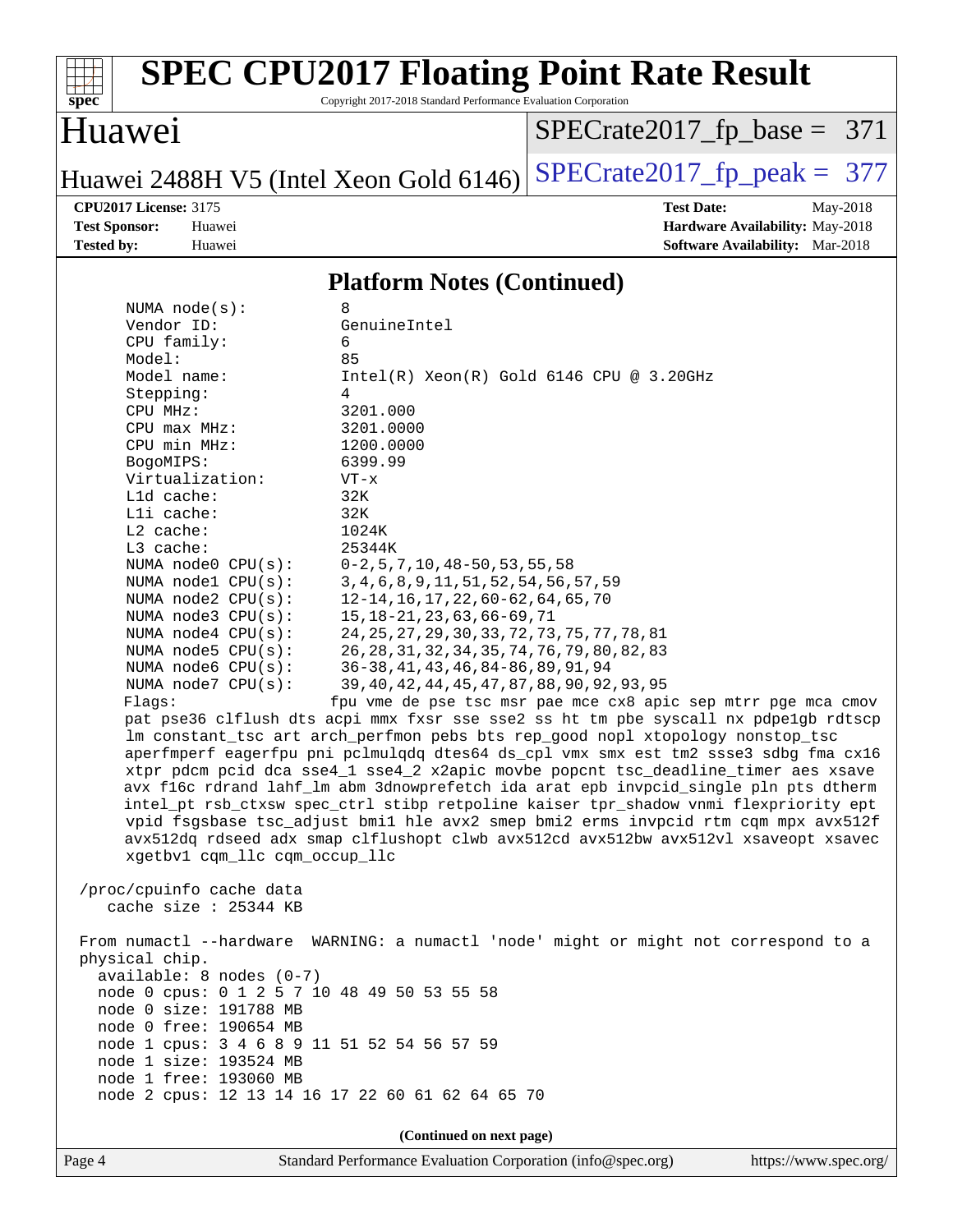

Copyright 2017-2018 Standard Performance Evaluation Corporation

### Huawei

[SPECrate2017\\_fp\\_base =](http://www.spec.org/auto/cpu2017/Docs/result-fields.html#SPECrate2017fpbase) 371

Huawei 2488H V5 (Intel Xeon Gold 6146) SPECrate  $2017$  fp peak = 377

**[Tested by:](http://www.spec.org/auto/cpu2017/Docs/result-fields.html#Testedby)** Huawei **[Software Availability:](http://www.spec.org/auto/cpu2017/Docs/result-fields.html#SoftwareAvailability)** Mar-2018

**[CPU2017 License:](http://www.spec.org/auto/cpu2017/Docs/result-fields.html#CPU2017License)** 3175 **[Test Date:](http://www.spec.org/auto/cpu2017/Docs/result-fields.html#TestDate)** May-2018 **[Test Sponsor:](http://www.spec.org/auto/cpu2017/Docs/result-fields.html#TestSponsor)** Huawei **[Hardware Availability:](http://www.spec.org/auto/cpu2017/Docs/result-fields.html#HardwareAvailability)** May-2018

#### **[Platform Notes \(Continued\)](http://www.spec.org/auto/cpu2017/Docs/result-fields.html#PlatformNotes)**

 node 2 size: 193524 MB node 2 free: 193121 MB node 3 cpus: 15 18 19 20 21 23 63 66 67 68 69 71 node 3 size: 193524 MB node 3 free: 193110 MB node 4 cpus: 24 25 27 29 30 33 72 73 75 77 78 81 node 4 size: 193524 MB node 4 free: 193092 MB node 5 cpus: 26 28 31 32 34 35 74 76 79 80 82 83 node 5 size: 193524 MB node 5 free: 193129 MB node 6 cpus: 36 37 38 41 43 46 84 85 86 89 91 94 node 6 size: 193524 MB node 6 free: 193149 MB node 7 cpus: 39 40 42 44 45 47 87 88 90 92 93 95 node 7 size: 193361 MB node 7 free: 192992 MB node distances: node 0 1 2 3 4 5 6 7 0: 10 20 20 20 20 20 20 20 1: 20 10 20 20 20 20 20 20 2: 20 20 10 20 20 20 20 20 3: 20 20 20 10 20 20 20 20 4: 20 20 20 20 10 20 20 20 5: 20 20 20 20 20 10 20 20 6: 20 20 20 20 20 20 10 20 7: 20 20 20 20 20 20 20 10 From /proc/meminfo MemTotal: 1583407100 kB HugePages\_Total: 0 Hugepagesize: 2048 kB /usr/bin/lsb\_release -d SUSE Linux Enterprise Server 12 SP2 From /etc/\*release\* /etc/\*version\* SuSE-release: SUSE Linux Enterprise Server 12 (x86\_64) VERSION = 12 PATCHLEVEL = 2 # This file is deprecated and will be removed in a future service pack or release. # Please check /etc/os-release for details about this release. os-release: NAME="SLES" VERSION="12-SP2" VERSION\_ID="12.2" **(Continued on next page)**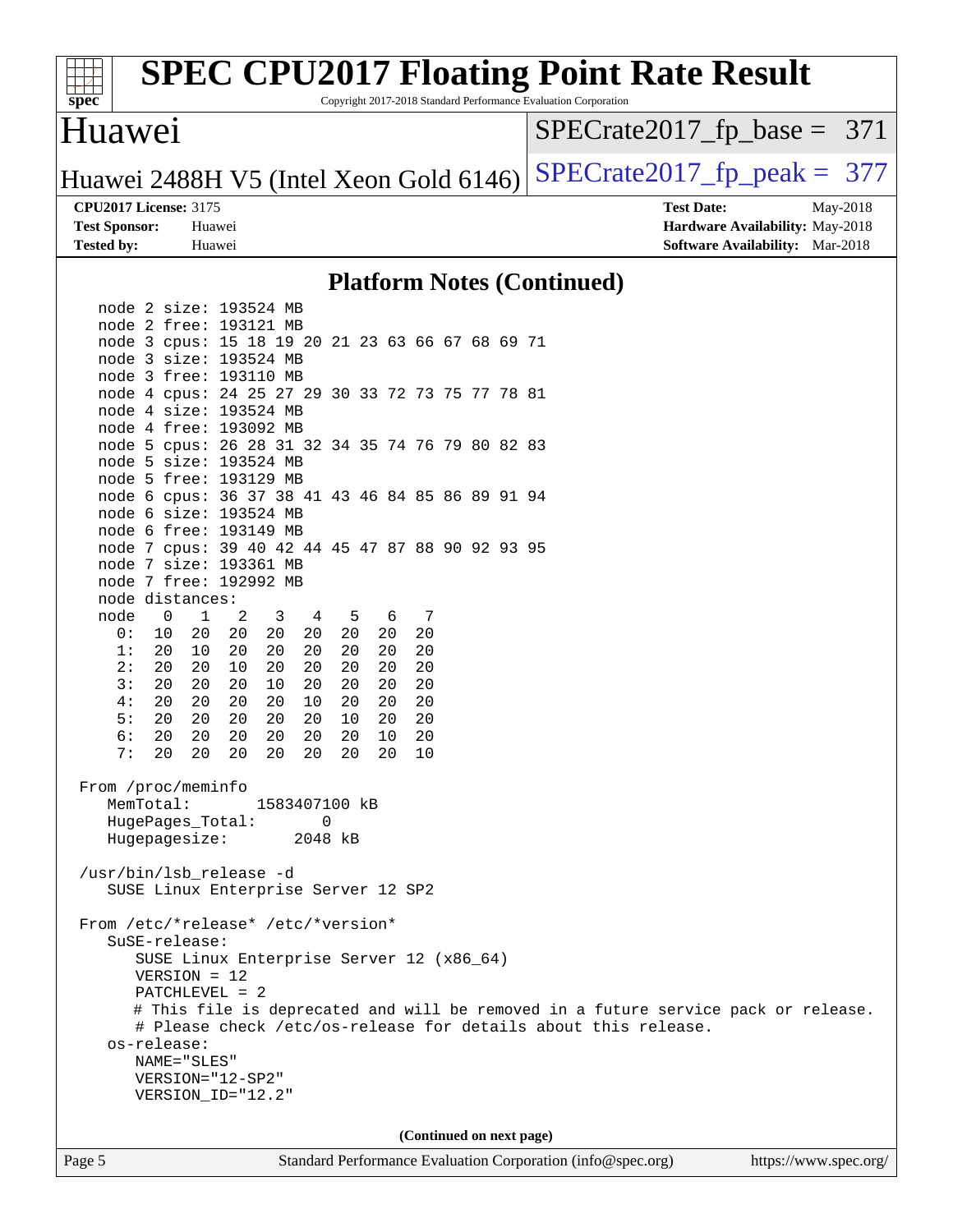| SI<br>ne<br>C. |  |  |  |  |  |  |
|----------------|--|--|--|--|--|--|

Copyright 2017-2018 Standard Performance Evaluation Corporation

## Huawei

[SPECrate2017\\_fp\\_base =](http://www.spec.org/auto/cpu2017/Docs/result-fields.html#SPECrate2017fpbase) 371

Huawei 2488H V5 (Intel Xeon Gold 6146) SPECrate  $2017$  fp peak = 377

**[CPU2017 License:](http://www.spec.org/auto/cpu2017/Docs/result-fields.html#CPU2017License)** 3175 **[Test Date:](http://www.spec.org/auto/cpu2017/Docs/result-fields.html#TestDate)** May-2018 **[Test Sponsor:](http://www.spec.org/auto/cpu2017/Docs/result-fields.html#TestSponsor)** Huawei **[Hardware Availability:](http://www.spec.org/auto/cpu2017/Docs/result-fields.html#HardwareAvailability)** May-2018 **[Tested by:](http://www.spec.org/auto/cpu2017/Docs/result-fields.html#Testedby)** Huawei **[Software Availability:](http://www.spec.org/auto/cpu2017/Docs/result-fields.html#SoftwareAvailability)** Mar-2018

#### **[Platform Notes \(Continued\)](http://www.spec.org/auto/cpu2017/Docs/result-fields.html#PlatformNotes)**

PRETTY NAME="SUSE Linux Enterprise Server 12 SP2" ID="sles" ANSI\_COLOR="0;32" CPE\_NAME="cpe:/o:suse:sles:12:sp2" uname -a: Linux linux-tk4l 4.4.120-92.70-default #1 SMP Wed Mar 14 15:59:43 UTC 2018 (52a83de) x86\_64 x86\_64 x86\_64 GNU/Linux run-level 5 Nov 16 16:23 SPEC is set to: /home/cpu2017 Filesystem Type Size Used Avail Use% Mounted on /dev/sda4 btrfs 748G 43G 703G 6% /home Additional information from dmidecode follows. WARNING: Use caution when you interpret this section. The 'dmidecode' program reads system data which is "intended to allow hardware to be accurately determined", but the intent may not be met, as there are frequent changes to hardware, firmware, and the "DMTF SMBIOS" standard. BIOS INSYDE Corp. 8.92 05/02/2018 Memory: 48x Samsung M393A4K40BB2-CTD 32 GB 2 rank 2666 (End of data from sysinfo program) **[Compiler Version Notes](http://www.spec.org/auto/cpu2017/Docs/result-fields.html#CompilerVersionNotes)** ============================================================================== CC 519.lbm\_r(base) 538.imagick\_r(base, peak) 544.nab\_r(base, peak) ----------------------------------------------------------------------------- icc (ICC) 18.0.2 20180210 Copyright (C) 1985-2018 Intel Corporation. All rights reserved. ------------------------------------------------------------------------------ ============================================================================== CC 519.lbm\_r(peak) ----------------------------------------------------------------------------- icc (ICC) 18.0.2 20180210 Copyright (C) 1985-2018 Intel Corporation. All rights reserved. ------------------------------------------------------------------------------

============================================================================== CXXC 508.namd  $r(base)$  510.parest  $r(base, peak)$ 

------------------------------------------------------------------------------

icpc (ICC) 18.0.2 20180210

Copyright (C) 1985-2018 Intel Corporation. All rights reserved.

**(Continued on next page)**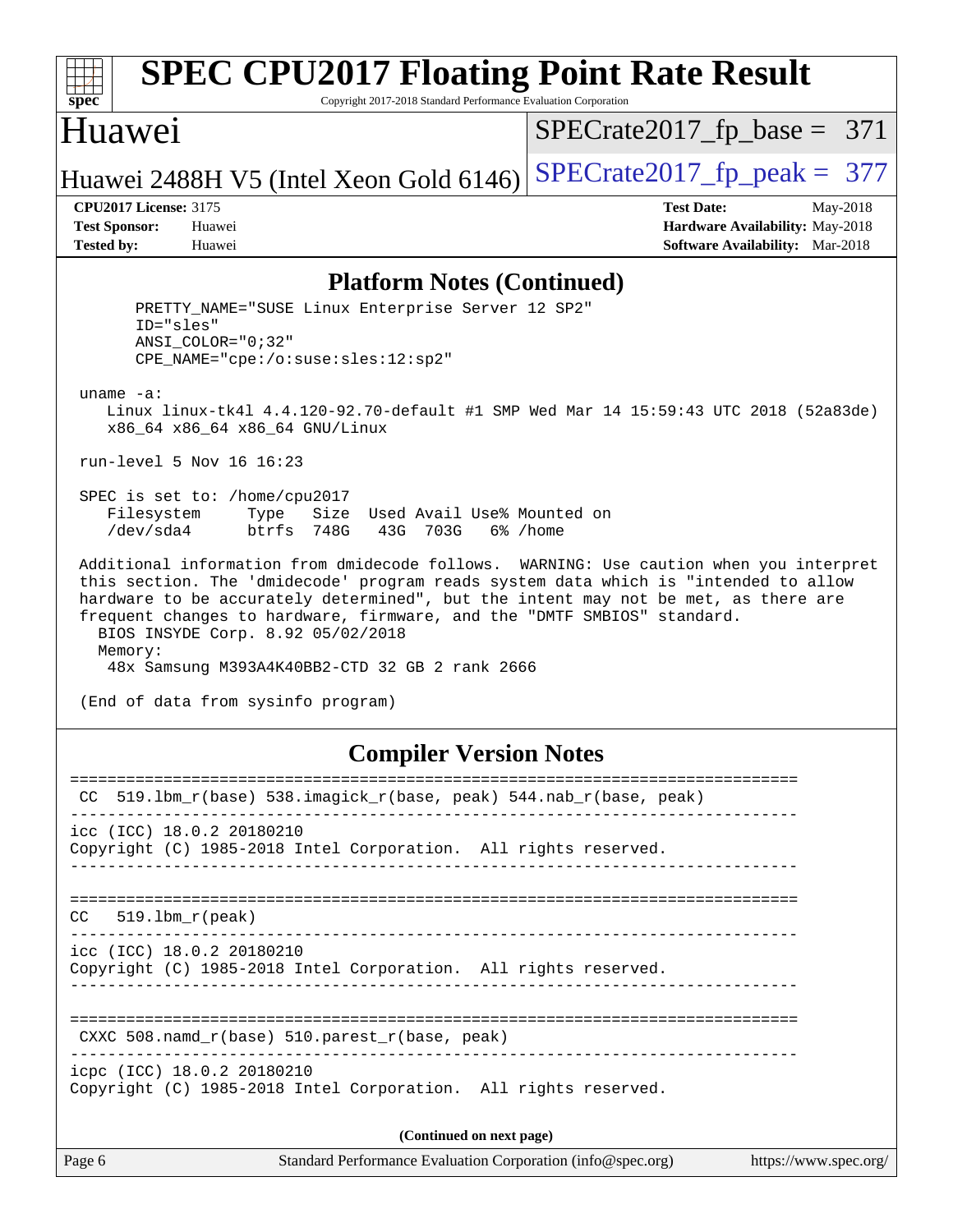| <b>SPEC CPU2017 Floating Point Rate Result</b><br>Copyright 2017-2018 Standard Performance Evaluation Corporation<br>$spec^*$                                                                 |                                                                                                            |
|-----------------------------------------------------------------------------------------------------------------------------------------------------------------------------------------------|------------------------------------------------------------------------------------------------------------|
| Huawei                                                                                                                                                                                        | $SPECrate2017_fp\_base = 371$                                                                              |
| Huawei 2488H V5 (Intel Xeon Gold 6146)                                                                                                                                                        | $SPECTate2017$ _fp_peak = 377                                                                              |
| <b>CPU2017 License: 3175</b><br><b>Test Sponsor:</b><br>Huawei<br><b>Tested by:</b><br>Huawei                                                                                                 | <b>Test Date:</b><br>May-2018<br><b>Hardware Availability: May-2018</b><br>Software Availability: Mar-2018 |
| <b>Compiler Version Notes (Continued)</b>                                                                                                                                                     |                                                                                                            |
|                                                                                                                                                                                               |                                                                                                            |
| $CXXC$ 508. namd $r$ (peak)                                                                                                                                                                   |                                                                                                            |
| icpc (ICC) 18.0.2 20180210<br>Copyright (C) 1985-2018 Intel Corporation. All rights reserved.                                                                                                 |                                                                                                            |
| CC 511.povray_r(base) 526.blender_r(base, peak)                                                                                                                                               |                                                                                                            |
| icpc (ICC) 18.0.2 20180210<br>Copyright (C) 1985-2018 Intel Corporation. All rights reserved.<br>icc (ICC) 18.0.2 20180210<br>Copyright (C) 1985-2018 Intel Corporation. All rights reserved. |                                                                                                            |
| CC.<br>$511. povray_r (peak)$<br>icpc (ICC) 18.0.2 20180210                                                                                                                                   |                                                                                                            |
| Copyright (C) 1985-2018 Intel Corporation. All rights reserved.<br>icc (ICC) 18.0.2 20180210<br>Copyright (C) 1985-2018 Intel Corporation. All rights reserved.                               |                                                                                                            |
| FC 507.cactuBSSN_r(base, peak)<br>-----------------                                                                                                                                           |                                                                                                            |
| icpc (ICC) 18.0.2 20180210<br>Copyright (C) 1985-2018 Intel Corporation. All rights reserved.<br>icc (ICC) 18.0.2 20180210                                                                    |                                                                                                            |
| Copyright (C) 1985-2018 Intel Corporation. All rights reserved.<br>ifort (IFORT) 18.0.2 20180210<br>Copyright (C) 1985-2018 Intel Corporation. All rights reserved.                           |                                                                                                            |
|                                                                                                                                                                                               |                                                                                                            |
| FC 503.bwaves_r(base, peak) 549.fotonik3d_r(base, peak) 554.roms_r(base)                                                                                                                      |                                                                                                            |
| ifort (IFORT) 18.0.2 20180210<br>Copyright (C) 1985-2018 Intel Corporation. All rights reserved.<br>----------------------                                                                    |                                                                                                            |
| 554.roms r(peak)<br>FC                                                                                                                                                                        |                                                                                                            |
| (Continued on next page)                                                                                                                                                                      |                                                                                                            |
| Page 7<br>Standard Performance Evaluation Corporation (info@spec.org)                                                                                                                         | https://www.spec.org/                                                                                      |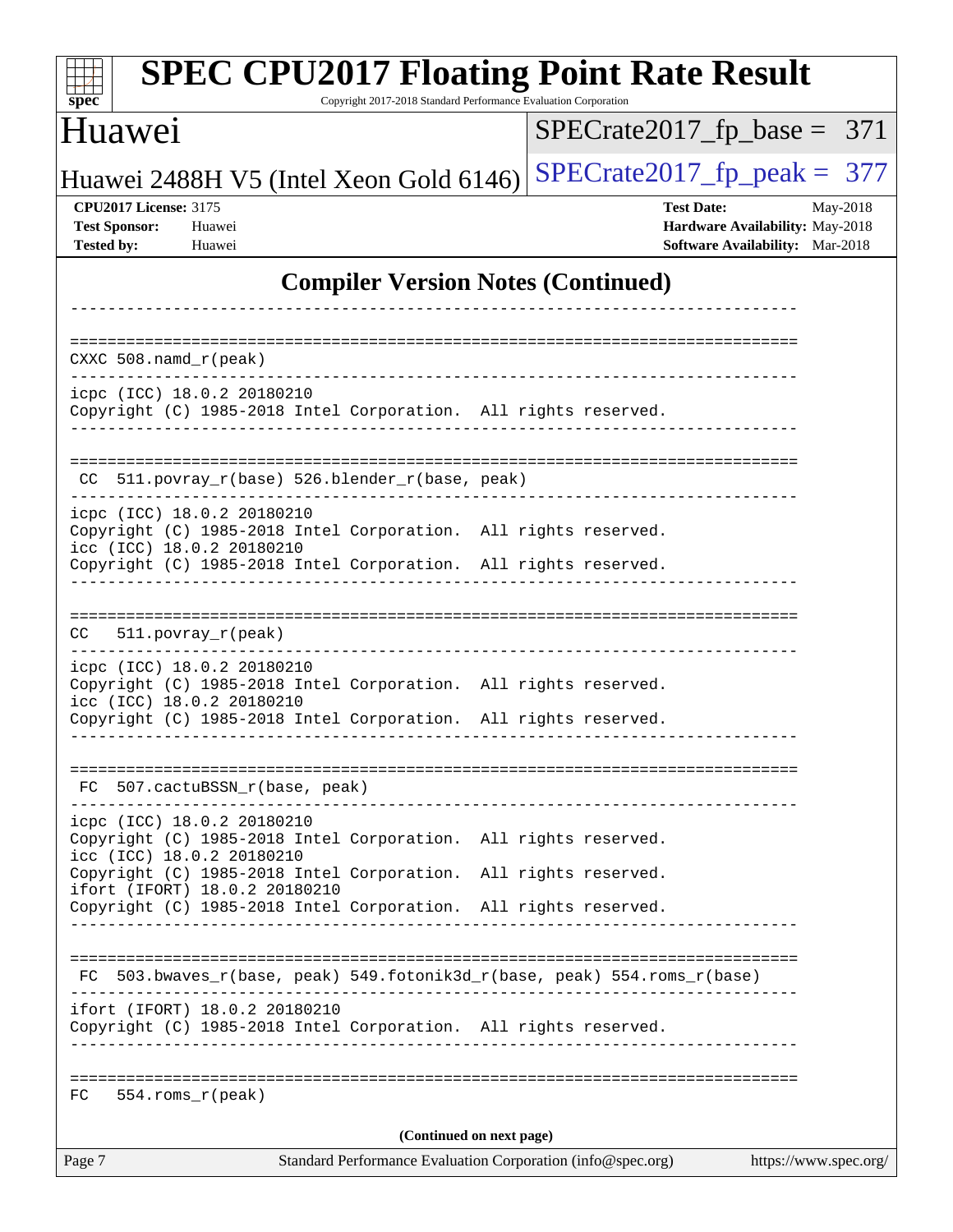| spec <sup>®</sup><br>Copyright 2017-2018 Standard Performance Evaluation Corporation                                          |                                                                           |
|-------------------------------------------------------------------------------------------------------------------------------|---------------------------------------------------------------------------|
| Huawei                                                                                                                        | $SPECrate2017_fp\_base = 371$                                             |
| Huawei 2488H V5 (Intel Xeon Gold 6146)                                                                                        | $SPECrate2017fp peak = 377$                                               |
| <b>CPU2017 License: 3175</b>                                                                                                  | <b>Test Date:</b><br>May-2018                                             |
| <b>Test Sponsor:</b><br>Huawei<br><b>Tested by:</b><br>Huawei                                                                 | Hardware Availability: May-2018<br><b>Software Availability:</b> Mar-2018 |
| ifort (IFORT) 18.0.2 20180210<br>Copyright (C) 1985-2018 Intel Corporation. All rights reserved.                              |                                                                           |
| $CC$ 521.wrf $r(base)$ 527.cam4 $r(base)$                                                                                     | ------------------------------------                                      |
| ifort (IFORT) 18.0.2 20180210<br>Copyright (C) 1985-2018 Intel Corporation. All rights reserved.<br>icc (ICC) 18.0.2 20180210 |                                                                           |
| Copyright (C) 1985-2018 Intel Corporation. All rights reserved.                                                               |                                                                           |

----------------------------------------------------------------------------- ifort (IFORT) 18.0.2 20180210 Copyright (C) 1985-2018 Intel Corporation. All rights reserved. icc (ICC) 18.0.2 20180210 Copyright (C) 1985-2018 Intel Corporation. All rights reserved. ------------------------------------------------------------------------------

## **[Base Compiler Invocation](http://www.spec.org/auto/cpu2017/Docs/result-fields.html#BaseCompilerInvocation)**

[C benchmarks](http://www.spec.org/auto/cpu2017/Docs/result-fields.html#Cbenchmarks): [icc](http://www.spec.org/cpu2017/results/res2018q4/cpu2017-20181118-09819.flags.html#user_CCbase_intel_icc_18.0_66fc1ee009f7361af1fbd72ca7dcefbb700085f36577c54f309893dd4ec40d12360134090235512931783d35fd58c0460139e722d5067c5574d8eaf2b3e37e92)

[C++ benchmarks:](http://www.spec.org/auto/cpu2017/Docs/result-fields.html#CXXbenchmarks) [icpc](http://www.spec.org/cpu2017/results/res2018q4/cpu2017-20181118-09819.flags.html#user_CXXbase_intel_icpc_18.0_c510b6838c7f56d33e37e94d029a35b4a7bccf4766a728ee175e80a419847e808290a9b78be685c44ab727ea267ec2f070ec5dc83b407c0218cded6866a35d07)

[Fortran benchmarks](http://www.spec.org/auto/cpu2017/Docs/result-fields.html#Fortranbenchmarks): [ifort](http://www.spec.org/cpu2017/results/res2018q4/cpu2017-20181118-09819.flags.html#user_FCbase_intel_ifort_18.0_8111460550e3ca792625aed983ce982f94888b8b503583aa7ba2b8303487b4d8a21a13e7191a45c5fd58ff318f48f9492884d4413fa793fd88dd292cad7027ca)

[Benchmarks using both Fortran and C](http://www.spec.org/auto/cpu2017/Docs/result-fields.html#BenchmarksusingbothFortranandC): [ifort](http://www.spec.org/cpu2017/results/res2018q4/cpu2017-20181118-09819.flags.html#user_CC_FCbase_intel_ifort_18.0_8111460550e3ca792625aed983ce982f94888b8b503583aa7ba2b8303487b4d8a21a13e7191a45c5fd58ff318f48f9492884d4413fa793fd88dd292cad7027ca) [icc](http://www.spec.org/cpu2017/results/res2018q4/cpu2017-20181118-09819.flags.html#user_CC_FCbase_intel_icc_18.0_66fc1ee009f7361af1fbd72ca7dcefbb700085f36577c54f309893dd4ec40d12360134090235512931783d35fd58c0460139e722d5067c5574d8eaf2b3e37e92)

[Benchmarks using both C and C++](http://www.spec.org/auto/cpu2017/Docs/result-fields.html#BenchmarksusingbothCandCXX): [icpc](http://www.spec.org/cpu2017/results/res2018q4/cpu2017-20181118-09819.flags.html#user_CC_CXXbase_intel_icpc_18.0_c510b6838c7f56d33e37e94d029a35b4a7bccf4766a728ee175e80a419847e808290a9b78be685c44ab727ea267ec2f070ec5dc83b407c0218cded6866a35d07) [icc](http://www.spec.org/cpu2017/results/res2018q4/cpu2017-20181118-09819.flags.html#user_CC_CXXbase_intel_icc_18.0_66fc1ee009f7361af1fbd72ca7dcefbb700085f36577c54f309893dd4ec40d12360134090235512931783d35fd58c0460139e722d5067c5574d8eaf2b3e37e92)

[Benchmarks using Fortran, C, and C++:](http://www.spec.org/auto/cpu2017/Docs/result-fields.html#BenchmarksusingFortranCandCXX) [icpc](http://www.spec.org/cpu2017/results/res2018q4/cpu2017-20181118-09819.flags.html#user_CC_CXX_FCbase_intel_icpc_18.0_c510b6838c7f56d33e37e94d029a35b4a7bccf4766a728ee175e80a419847e808290a9b78be685c44ab727ea267ec2f070ec5dc83b407c0218cded6866a35d07) [icc](http://www.spec.org/cpu2017/results/res2018q4/cpu2017-20181118-09819.flags.html#user_CC_CXX_FCbase_intel_icc_18.0_66fc1ee009f7361af1fbd72ca7dcefbb700085f36577c54f309893dd4ec40d12360134090235512931783d35fd58c0460139e722d5067c5574d8eaf2b3e37e92) [ifort](http://www.spec.org/cpu2017/results/res2018q4/cpu2017-20181118-09819.flags.html#user_CC_CXX_FCbase_intel_ifort_18.0_8111460550e3ca792625aed983ce982f94888b8b503583aa7ba2b8303487b4d8a21a13e7191a45c5fd58ff318f48f9492884d4413fa793fd88dd292cad7027ca)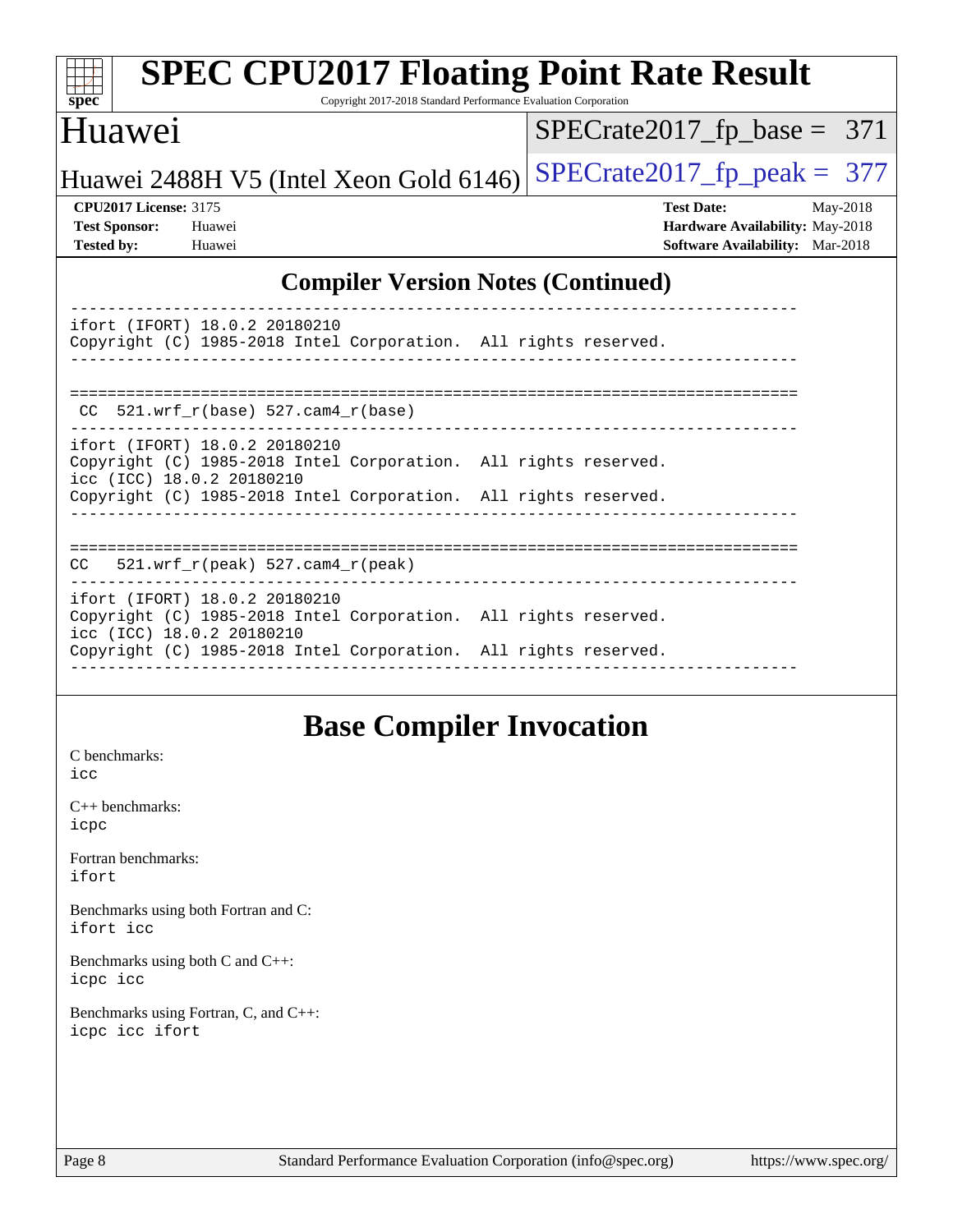

Copyright 2017-2018 Standard Performance Evaluation Corporation

## Huawei

[SPECrate2017\\_fp\\_base =](http://www.spec.org/auto/cpu2017/Docs/result-fields.html#SPECrate2017fpbase) 371

Huawei 2488H V5 (Intel Xeon Gold 6146) SPECrate  $2017$  fp peak = 377

**[CPU2017 License:](http://www.spec.org/auto/cpu2017/Docs/result-fields.html#CPU2017License)** 3175 **[Test Date:](http://www.spec.org/auto/cpu2017/Docs/result-fields.html#TestDate)** May-2018 **[Test Sponsor:](http://www.spec.org/auto/cpu2017/Docs/result-fields.html#TestSponsor)** Huawei **[Hardware Availability:](http://www.spec.org/auto/cpu2017/Docs/result-fields.html#HardwareAvailability)** May-2018 **[Tested by:](http://www.spec.org/auto/cpu2017/Docs/result-fields.html#Testedby)** Huawei **[Software Availability:](http://www.spec.org/auto/cpu2017/Docs/result-fields.html#SoftwareAvailability)** Mar-2018

## **[Base Portability Flags](http://www.spec.org/auto/cpu2017/Docs/result-fields.html#BasePortabilityFlags)**

 503.bwaves\_r: [-DSPEC\\_LP64](http://www.spec.org/cpu2017/results/res2018q4/cpu2017-20181118-09819.flags.html#suite_basePORTABILITY503_bwaves_r_DSPEC_LP64) 507.cactuBSSN\_r: [-DSPEC\\_LP64](http://www.spec.org/cpu2017/results/res2018q4/cpu2017-20181118-09819.flags.html#suite_basePORTABILITY507_cactuBSSN_r_DSPEC_LP64) 508.namd\_r: [-DSPEC\\_LP64](http://www.spec.org/cpu2017/results/res2018q4/cpu2017-20181118-09819.flags.html#suite_basePORTABILITY508_namd_r_DSPEC_LP64) 510.parest\_r: [-DSPEC\\_LP64](http://www.spec.org/cpu2017/results/res2018q4/cpu2017-20181118-09819.flags.html#suite_basePORTABILITY510_parest_r_DSPEC_LP64) 511.povray\_r: [-DSPEC\\_LP64](http://www.spec.org/cpu2017/results/res2018q4/cpu2017-20181118-09819.flags.html#suite_basePORTABILITY511_povray_r_DSPEC_LP64) 519.lbm\_r: [-DSPEC\\_LP64](http://www.spec.org/cpu2017/results/res2018q4/cpu2017-20181118-09819.flags.html#suite_basePORTABILITY519_lbm_r_DSPEC_LP64) 521.wrf\_r: [-DSPEC\\_LP64](http://www.spec.org/cpu2017/results/res2018q4/cpu2017-20181118-09819.flags.html#suite_basePORTABILITY521_wrf_r_DSPEC_LP64) [-DSPEC\\_CASE\\_FLAG](http://www.spec.org/cpu2017/results/res2018q4/cpu2017-20181118-09819.flags.html#b521.wrf_r_baseCPORTABILITY_DSPEC_CASE_FLAG) [-convert big\\_endian](http://www.spec.org/cpu2017/results/res2018q4/cpu2017-20181118-09819.flags.html#user_baseFPORTABILITY521_wrf_r_convert_big_endian_c3194028bc08c63ac5d04de18c48ce6d347e4e562e8892b8bdbdc0214820426deb8554edfa529a3fb25a586e65a3d812c835984020483e7e73212c4d31a38223) 526.blender\_r: [-DSPEC\\_LP64](http://www.spec.org/cpu2017/results/res2018q4/cpu2017-20181118-09819.flags.html#suite_basePORTABILITY526_blender_r_DSPEC_LP64) [-DSPEC\\_LINUX](http://www.spec.org/cpu2017/results/res2018q4/cpu2017-20181118-09819.flags.html#b526.blender_r_baseCPORTABILITY_DSPEC_LINUX) [-funsigned-char](http://www.spec.org/cpu2017/results/res2018q4/cpu2017-20181118-09819.flags.html#user_baseCPORTABILITY526_blender_r_force_uchar_40c60f00ab013830e2dd6774aeded3ff59883ba5a1fc5fc14077f794d777847726e2a5858cbc7672e36e1b067e7e5c1d9a74f7176df07886a243d7cc18edfe67) 527.cam4\_r: [-DSPEC\\_LP64](http://www.spec.org/cpu2017/results/res2018q4/cpu2017-20181118-09819.flags.html#suite_basePORTABILITY527_cam4_r_DSPEC_LP64) [-DSPEC\\_CASE\\_FLAG](http://www.spec.org/cpu2017/results/res2018q4/cpu2017-20181118-09819.flags.html#b527.cam4_r_baseCPORTABILITY_DSPEC_CASE_FLAG) 538.imagick\_r: [-DSPEC\\_LP64](http://www.spec.org/cpu2017/results/res2018q4/cpu2017-20181118-09819.flags.html#suite_basePORTABILITY538_imagick_r_DSPEC_LP64) 544.nab\_r: [-DSPEC\\_LP64](http://www.spec.org/cpu2017/results/res2018q4/cpu2017-20181118-09819.flags.html#suite_basePORTABILITY544_nab_r_DSPEC_LP64) 549.fotonik3d\_r: [-DSPEC\\_LP64](http://www.spec.org/cpu2017/results/res2018q4/cpu2017-20181118-09819.flags.html#suite_basePORTABILITY549_fotonik3d_r_DSPEC_LP64) 554.roms\_r: [-DSPEC\\_LP64](http://www.spec.org/cpu2017/results/res2018q4/cpu2017-20181118-09819.flags.html#suite_basePORTABILITY554_roms_r_DSPEC_LP64)

**[Base Optimization Flags](http://www.spec.org/auto/cpu2017/Docs/result-fields.html#BaseOptimizationFlags)**

[C benchmarks](http://www.spec.org/auto/cpu2017/Docs/result-fields.html#Cbenchmarks):

[-xCORE-AVX2](http://www.spec.org/cpu2017/results/res2018q4/cpu2017-20181118-09819.flags.html#user_CCbase_f-xCORE-AVX2) [-ipo](http://www.spec.org/cpu2017/results/res2018q4/cpu2017-20181118-09819.flags.html#user_CCbase_f-ipo) [-O3](http://www.spec.org/cpu2017/results/res2018q4/cpu2017-20181118-09819.flags.html#user_CCbase_f-O3) [-no-prec-div](http://www.spec.org/cpu2017/results/res2018q4/cpu2017-20181118-09819.flags.html#user_CCbase_f-no-prec-div) [-qopt-prefetch](http://www.spec.org/cpu2017/results/res2018q4/cpu2017-20181118-09819.flags.html#user_CCbase_f-qopt-prefetch) [-ffinite-math-only](http://www.spec.org/cpu2017/results/res2018q4/cpu2017-20181118-09819.flags.html#user_CCbase_f_finite_math_only_cb91587bd2077682c4b38af759c288ed7c732db004271a9512da14a4f8007909a5f1427ecbf1a0fb78ff2a814402c6114ac565ca162485bbcae155b5e4258871) [-qopt-mem-layout-trans=3](http://www.spec.org/cpu2017/results/res2018q4/cpu2017-20181118-09819.flags.html#user_CCbase_f-qopt-mem-layout-trans_de80db37974c74b1f0e20d883f0b675c88c3b01e9d123adea9b28688d64333345fb62bc4a798493513fdb68f60282f9a726aa07f478b2f7113531aecce732043)

#### [C++ benchmarks:](http://www.spec.org/auto/cpu2017/Docs/result-fields.html#CXXbenchmarks)

[-xCORE-AVX2](http://www.spec.org/cpu2017/results/res2018q4/cpu2017-20181118-09819.flags.html#user_CXXbase_f-xCORE-AVX2) [-ipo](http://www.spec.org/cpu2017/results/res2018q4/cpu2017-20181118-09819.flags.html#user_CXXbase_f-ipo) [-O3](http://www.spec.org/cpu2017/results/res2018q4/cpu2017-20181118-09819.flags.html#user_CXXbase_f-O3) [-no-prec-div](http://www.spec.org/cpu2017/results/res2018q4/cpu2017-20181118-09819.flags.html#user_CXXbase_f-no-prec-div) [-qopt-prefetch](http://www.spec.org/cpu2017/results/res2018q4/cpu2017-20181118-09819.flags.html#user_CXXbase_f-qopt-prefetch) [-ffinite-math-only](http://www.spec.org/cpu2017/results/res2018q4/cpu2017-20181118-09819.flags.html#user_CXXbase_f_finite_math_only_cb91587bd2077682c4b38af759c288ed7c732db004271a9512da14a4f8007909a5f1427ecbf1a0fb78ff2a814402c6114ac565ca162485bbcae155b5e4258871) [-qopt-mem-layout-trans=3](http://www.spec.org/cpu2017/results/res2018q4/cpu2017-20181118-09819.flags.html#user_CXXbase_f-qopt-mem-layout-trans_de80db37974c74b1f0e20d883f0b675c88c3b01e9d123adea9b28688d64333345fb62bc4a798493513fdb68f60282f9a726aa07f478b2f7113531aecce732043)

#### [Fortran benchmarks](http://www.spec.org/auto/cpu2017/Docs/result-fields.html#Fortranbenchmarks):

[-xCORE-AVX2](http://www.spec.org/cpu2017/results/res2018q4/cpu2017-20181118-09819.flags.html#user_FCbase_f-xCORE-AVX2) [-ipo](http://www.spec.org/cpu2017/results/res2018q4/cpu2017-20181118-09819.flags.html#user_FCbase_f-ipo) [-O3](http://www.spec.org/cpu2017/results/res2018q4/cpu2017-20181118-09819.flags.html#user_FCbase_f-O3) [-no-prec-div](http://www.spec.org/cpu2017/results/res2018q4/cpu2017-20181118-09819.flags.html#user_FCbase_f-no-prec-div) [-qopt-prefetch](http://www.spec.org/cpu2017/results/res2018q4/cpu2017-20181118-09819.flags.html#user_FCbase_f-qopt-prefetch) [-ffinite-math-only](http://www.spec.org/cpu2017/results/res2018q4/cpu2017-20181118-09819.flags.html#user_FCbase_f_finite_math_only_cb91587bd2077682c4b38af759c288ed7c732db004271a9512da14a4f8007909a5f1427ecbf1a0fb78ff2a814402c6114ac565ca162485bbcae155b5e4258871) [-qopt-mem-layout-trans=3](http://www.spec.org/cpu2017/results/res2018q4/cpu2017-20181118-09819.flags.html#user_FCbase_f-qopt-mem-layout-trans_de80db37974c74b1f0e20d883f0b675c88c3b01e9d123adea9b28688d64333345fb62bc4a798493513fdb68f60282f9a726aa07f478b2f7113531aecce732043) [-auto](http://www.spec.org/cpu2017/results/res2018q4/cpu2017-20181118-09819.flags.html#user_FCbase_f-auto) [-nostandard-realloc-lhs](http://www.spec.org/cpu2017/results/res2018q4/cpu2017-20181118-09819.flags.html#user_FCbase_f_2003_std_realloc_82b4557e90729c0f113870c07e44d33d6f5a304b4f63d4c15d2d0f1fab99f5daaed73bdb9275d9ae411527f28b936061aa8b9c8f2d63842963b95c9dd6426b8a)

[Benchmarks using both Fortran and C](http://www.spec.org/auto/cpu2017/Docs/result-fields.html#BenchmarksusingbothFortranandC):

[-xCORE-AVX2](http://www.spec.org/cpu2017/results/res2018q4/cpu2017-20181118-09819.flags.html#user_CC_FCbase_f-xCORE-AVX2) [-ipo](http://www.spec.org/cpu2017/results/res2018q4/cpu2017-20181118-09819.flags.html#user_CC_FCbase_f-ipo) [-O3](http://www.spec.org/cpu2017/results/res2018q4/cpu2017-20181118-09819.flags.html#user_CC_FCbase_f-O3) [-no-prec-div](http://www.spec.org/cpu2017/results/res2018q4/cpu2017-20181118-09819.flags.html#user_CC_FCbase_f-no-prec-div) [-qopt-prefetch](http://www.spec.org/cpu2017/results/res2018q4/cpu2017-20181118-09819.flags.html#user_CC_FCbase_f-qopt-prefetch) [-ffinite-math-only](http://www.spec.org/cpu2017/results/res2018q4/cpu2017-20181118-09819.flags.html#user_CC_FCbase_f_finite_math_only_cb91587bd2077682c4b38af759c288ed7c732db004271a9512da14a4f8007909a5f1427ecbf1a0fb78ff2a814402c6114ac565ca162485bbcae155b5e4258871) [-qopt-mem-layout-trans=3](http://www.spec.org/cpu2017/results/res2018q4/cpu2017-20181118-09819.flags.html#user_CC_FCbase_f-qopt-mem-layout-trans_de80db37974c74b1f0e20d883f0b675c88c3b01e9d123adea9b28688d64333345fb62bc4a798493513fdb68f60282f9a726aa07f478b2f7113531aecce732043) [-auto](http://www.spec.org/cpu2017/results/res2018q4/cpu2017-20181118-09819.flags.html#user_CC_FCbase_f-auto) [-nostandard-realloc-lhs](http://www.spec.org/cpu2017/results/res2018q4/cpu2017-20181118-09819.flags.html#user_CC_FCbase_f_2003_std_realloc_82b4557e90729c0f113870c07e44d33d6f5a304b4f63d4c15d2d0f1fab99f5daaed73bdb9275d9ae411527f28b936061aa8b9c8f2d63842963b95c9dd6426b8a)

[Benchmarks using both C and C++](http://www.spec.org/auto/cpu2017/Docs/result-fields.html#BenchmarksusingbothCandCXX): [-xCORE-AVX2](http://www.spec.org/cpu2017/results/res2018q4/cpu2017-20181118-09819.flags.html#user_CC_CXXbase_f-xCORE-AVX2) [-ipo](http://www.spec.org/cpu2017/results/res2018q4/cpu2017-20181118-09819.flags.html#user_CC_CXXbase_f-ipo) [-O3](http://www.spec.org/cpu2017/results/res2018q4/cpu2017-20181118-09819.flags.html#user_CC_CXXbase_f-O3) [-no-prec-div](http://www.spec.org/cpu2017/results/res2018q4/cpu2017-20181118-09819.flags.html#user_CC_CXXbase_f-no-prec-div) [-qopt-prefetch](http://www.spec.org/cpu2017/results/res2018q4/cpu2017-20181118-09819.flags.html#user_CC_CXXbase_f-qopt-prefetch) [-ffinite-math-only](http://www.spec.org/cpu2017/results/res2018q4/cpu2017-20181118-09819.flags.html#user_CC_CXXbase_f_finite_math_only_cb91587bd2077682c4b38af759c288ed7c732db004271a9512da14a4f8007909a5f1427ecbf1a0fb78ff2a814402c6114ac565ca162485bbcae155b5e4258871) [-qopt-mem-layout-trans=3](http://www.spec.org/cpu2017/results/res2018q4/cpu2017-20181118-09819.flags.html#user_CC_CXXbase_f-qopt-mem-layout-trans_de80db37974c74b1f0e20d883f0b675c88c3b01e9d123adea9b28688d64333345fb62bc4a798493513fdb68f60282f9a726aa07f478b2f7113531aecce732043)

#### [Benchmarks using Fortran, C, and C++:](http://www.spec.org/auto/cpu2017/Docs/result-fields.html#BenchmarksusingFortranCandCXX)

[-xCORE-AVX2](http://www.spec.org/cpu2017/results/res2018q4/cpu2017-20181118-09819.flags.html#user_CC_CXX_FCbase_f-xCORE-AVX2) [-ipo](http://www.spec.org/cpu2017/results/res2018q4/cpu2017-20181118-09819.flags.html#user_CC_CXX_FCbase_f-ipo) [-O3](http://www.spec.org/cpu2017/results/res2018q4/cpu2017-20181118-09819.flags.html#user_CC_CXX_FCbase_f-O3) [-no-prec-div](http://www.spec.org/cpu2017/results/res2018q4/cpu2017-20181118-09819.flags.html#user_CC_CXX_FCbase_f-no-prec-div) [-qopt-prefetch](http://www.spec.org/cpu2017/results/res2018q4/cpu2017-20181118-09819.flags.html#user_CC_CXX_FCbase_f-qopt-prefetch) [-ffinite-math-only](http://www.spec.org/cpu2017/results/res2018q4/cpu2017-20181118-09819.flags.html#user_CC_CXX_FCbase_f_finite_math_only_cb91587bd2077682c4b38af759c288ed7c732db004271a9512da14a4f8007909a5f1427ecbf1a0fb78ff2a814402c6114ac565ca162485bbcae155b5e4258871) [-qopt-mem-layout-trans=3](http://www.spec.org/cpu2017/results/res2018q4/cpu2017-20181118-09819.flags.html#user_CC_CXX_FCbase_f-qopt-mem-layout-trans_de80db37974c74b1f0e20d883f0b675c88c3b01e9d123adea9b28688d64333345fb62bc4a798493513fdb68f60282f9a726aa07f478b2f7113531aecce732043) [-auto](http://www.spec.org/cpu2017/results/res2018q4/cpu2017-20181118-09819.flags.html#user_CC_CXX_FCbase_f-auto) [-nostandard-realloc-lhs](http://www.spec.org/cpu2017/results/res2018q4/cpu2017-20181118-09819.flags.html#user_CC_CXX_FCbase_f_2003_std_realloc_82b4557e90729c0f113870c07e44d33d6f5a304b4f63d4c15d2d0f1fab99f5daaed73bdb9275d9ae411527f28b936061aa8b9c8f2d63842963b95c9dd6426b8a)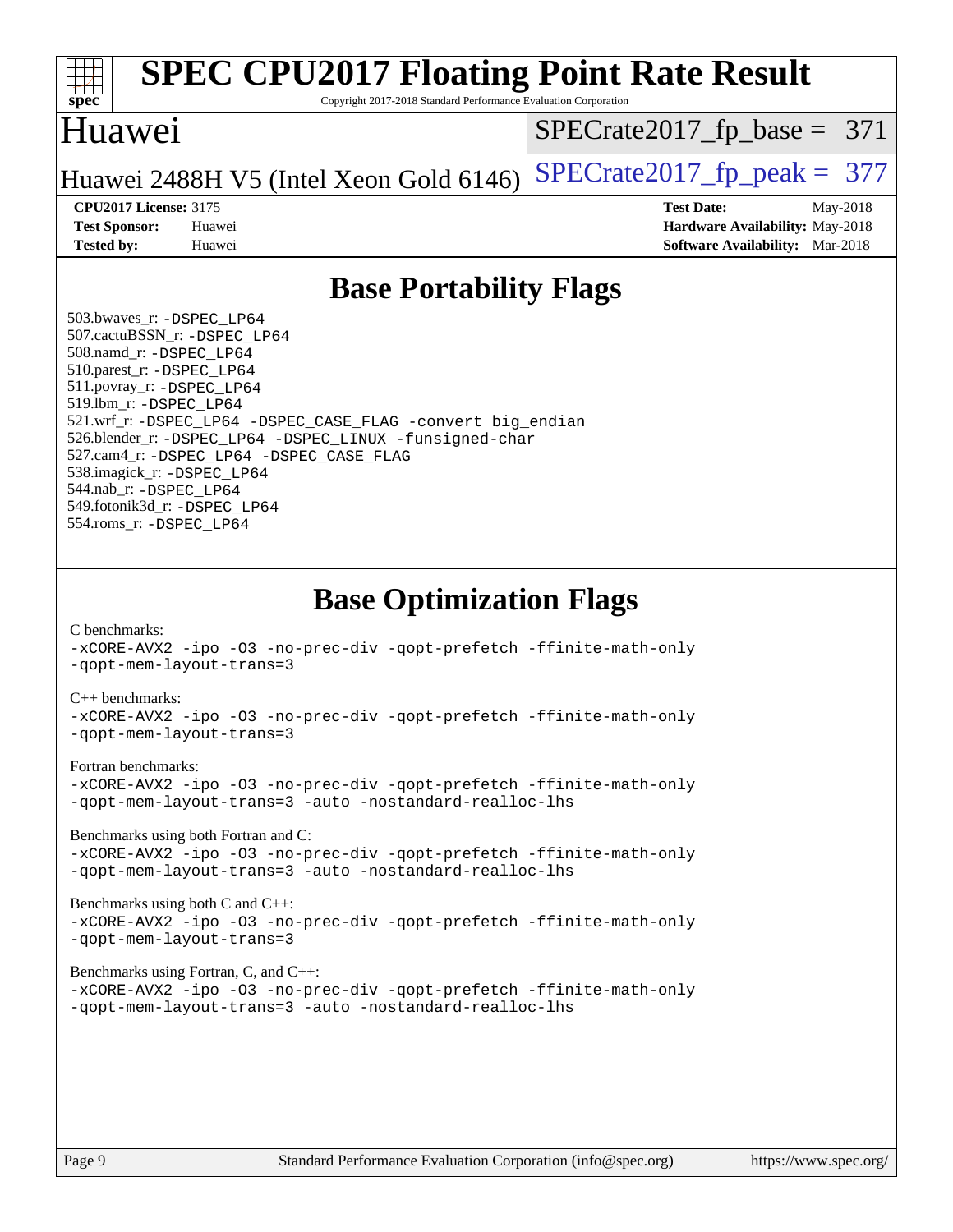| Spec              |                              | <b>SPEC CPU2017 Floating Point Rate Result</b><br>Copyright 2017-2018 Standard Performance Evaluation Corporation |                                        |            |
|-------------------|------------------------------|-------------------------------------------------------------------------------------------------------------------|----------------------------------------|------------|
|                   | Huawei                       |                                                                                                                   | $SPECrate2017_fp\_base = 371$          |            |
|                   |                              | Huawei 2488H V5 (Intel Xeon Gold 6146)                                                                            | $SPECrate2017_fp\_peak = 377$          |            |
|                   | <b>CPU2017 License: 3175</b> |                                                                                                                   | <b>Test Date:</b>                      | $May-2018$ |
|                   | <b>Test Sponsor:</b>         | Huawei                                                                                                            | Hardware Availability: May-2018        |            |
| <b>Tested by:</b> |                              | Huawei                                                                                                            | <b>Software Availability:</b> Mar-2018 |            |
|                   |                              |                                                                                                                   |                                        |            |

## **[Base Other Flags](http://www.spec.org/auto/cpu2017/Docs/result-fields.html#BaseOtherFlags)**

[C benchmarks:](http://www.spec.org/auto/cpu2017/Docs/result-fields.html#Cbenchmarks)  $-m64 - std= c11$  $-m64 - std= c11$ 

[C++ benchmarks:](http://www.spec.org/auto/cpu2017/Docs/result-fields.html#CXXbenchmarks) [-m64](http://www.spec.org/cpu2017/results/res2018q4/cpu2017-20181118-09819.flags.html#user_CXXbase_intel_intel64_18.0_af43caccfc8ded86e7699f2159af6efc7655f51387b94da716254467f3c01020a5059329e2569e4053f409e7c9202a7efc638f7a6d1ffb3f52dea4a3e31d82ab)

[Fortran benchmarks](http://www.spec.org/auto/cpu2017/Docs/result-fields.html#Fortranbenchmarks): [-m64](http://www.spec.org/cpu2017/results/res2018q4/cpu2017-20181118-09819.flags.html#user_FCbase_intel_intel64_18.0_af43caccfc8ded86e7699f2159af6efc7655f51387b94da716254467f3c01020a5059329e2569e4053f409e7c9202a7efc638f7a6d1ffb3f52dea4a3e31d82ab)

[Benchmarks using both Fortran and C:](http://www.spec.org/auto/cpu2017/Docs/result-fields.html#BenchmarksusingbothFortranandC) [-m64](http://www.spec.org/cpu2017/results/res2018q4/cpu2017-20181118-09819.flags.html#user_CC_FCbase_intel_intel64_18.0_af43caccfc8ded86e7699f2159af6efc7655f51387b94da716254467f3c01020a5059329e2569e4053f409e7c9202a7efc638f7a6d1ffb3f52dea4a3e31d82ab) [-std=c11](http://www.spec.org/cpu2017/results/res2018q4/cpu2017-20181118-09819.flags.html#user_CC_FCbase_intel_compiler_c11_mode_0e1c27790398a4642dfca32ffe6c27b5796f9c2d2676156f2e42c9c44eaad0c049b1cdb667a270c34d979996257aeb8fc440bfb01818dbc9357bd9d174cb8524)

[Benchmarks using both C and C++](http://www.spec.org/auto/cpu2017/Docs/result-fields.html#BenchmarksusingbothCandCXX): [-m64](http://www.spec.org/cpu2017/results/res2018q4/cpu2017-20181118-09819.flags.html#user_CC_CXXbase_intel_intel64_18.0_af43caccfc8ded86e7699f2159af6efc7655f51387b94da716254467f3c01020a5059329e2569e4053f409e7c9202a7efc638f7a6d1ffb3f52dea4a3e31d82ab) [-std=c11](http://www.spec.org/cpu2017/results/res2018q4/cpu2017-20181118-09819.flags.html#user_CC_CXXbase_intel_compiler_c11_mode_0e1c27790398a4642dfca32ffe6c27b5796f9c2d2676156f2e42c9c44eaad0c049b1cdb667a270c34d979996257aeb8fc440bfb01818dbc9357bd9d174cb8524)

[Benchmarks using Fortran, C, and C++:](http://www.spec.org/auto/cpu2017/Docs/result-fields.html#BenchmarksusingFortranCandCXX)  $-m64$   $-std=cl1$ 

## **[Peak Compiler Invocation](http://www.spec.org/auto/cpu2017/Docs/result-fields.html#PeakCompilerInvocation)**

[C benchmarks](http://www.spec.org/auto/cpu2017/Docs/result-fields.html#Cbenchmarks): [icc](http://www.spec.org/cpu2017/results/res2018q4/cpu2017-20181118-09819.flags.html#user_CCpeak_intel_icc_18.0_66fc1ee009f7361af1fbd72ca7dcefbb700085f36577c54f309893dd4ec40d12360134090235512931783d35fd58c0460139e722d5067c5574d8eaf2b3e37e92)

[C++ benchmarks:](http://www.spec.org/auto/cpu2017/Docs/result-fields.html#CXXbenchmarks) [icpc](http://www.spec.org/cpu2017/results/res2018q4/cpu2017-20181118-09819.flags.html#user_CXXpeak_intel_icpc_18.0_c510b6838c7f56d33e37e94d029a35b4a7bccf4766a728ee175e80a419847e808290a9b78be685c44ab727ea267ec2f070ec5dc83b407c0218cded6866a35d07)

[Fortran benchmarks](http://www.spec.org/auto/cpu2017/Docs/result-fields.html#Fortranbenchmarks): [ifort](http://www.spec.org/cpu2017/results/res2018q4/cpu2017-20181118-09819.flags.html#user_FCpeak_intel_ifort_18.0_8111460550e3ca792625aed983ce982f94888b8b503583aa7ba2b8303487b4d8a21a13e7191a45c5fd58ff318f48f9492884d4413fa793fd88dd292cad7027ca)

[Benchmarks using both Fortran and C](http://www.spec.org/auto/cpu2017/Docs/result-fields.html#BenchmarksusingbothFortranandC): [ifort](http://www.spec.org/cpu2017/results/res2018q4/cpu2017-20181118-09819.flags.html#user_CC_FCpeak_intel_ifort_18.0_8111460550e3ca792625aed983ce982f94888b8b503583aa7ba2b8303487b4d8a21a13e7191a45c5fd58ff318f48f9492884d4413fa793fd88dd292cad7027ca) [icc](http://www.spec.org/cpu2017/results/res2018q4/cpu2017-20181118-09819.flags.html#user_CC_FCpeak_intel_icc_18.0_66fc1ee009f7361af1fbd72ca7dcefbb700085f36577c54f309893dd4ec40d12360134090235512931783d35fd58c0460139e722d5067c5574d8eaf2b3e37e92)

[Benchmarks using both C and C++](http://www.spec.org/auto/cpu2017/Docs/result-fields.html#BenchmarksusingbothCandCXX): [icpc](http://www.spec.org/cpu2017/results/res2018q4/cpu2017-20181118-09819.flags.html#user_CC_CXXpeak_intel_icpc_18.0_c510b6838c7f56d33e37e94d029a35b4a7bccf4766a728ee175e80a419847e808290a9b78be685c44ab727ea267ec2f070ec5dc83b407c0218cded6866a35d07) [icc](http://www.spec.org/cpu2017/results/res2018q4/cpu2017-20181118-09819.flags.html#user_CC_CXXpeak_intel_icc_18.0_66fc1ee009f7361af1fbd72ca7dcefbb700085f36577c54f309893dd4ec40d12360134090235512931783d35fd58c0460139e722d5067c5574d8eaf2b3e37e92)

[Benchmarks using Fortran, C, and C++:](http://www.spec.org/auto/cpu2017/Docs/result-fields.html#BenchmarksusingFortranCandCXX) [icpc](http://www.spec.org/cpu2017/results/res2018q4/cpu2017-20181118-09819.flags.html#user_CC_CXX_FCpeak_intel_icpc_18.0_c510b6838c7f56d33e37e94d029a35b4a7bccf4766a728ee175e80a419847e808290a9b78be685c44ab727ea267ec2f070ec5dc83b407c0218cded6866a35d07) [icc](http://www.spec.org/cpu2017/results/res2018q4/cpu2017-20181118-09819.flags.html#user_CC_CXX_FCpeak_intel_icc_18.0_66fc1ee009f7361af1fbd72ca7dcefbb700085f36577c54f309893dd4ec40d12360134090235512931783d35fd58c0460139e722d5067c5574d8eaf2b3e37e92) [ifort](http://www.spec.org/cpu2017/results/res2018q4/cpu2017-20181118-09819.flags.html#user_CC_CXX_FCpeak_intel_ifort_18.0_8111460550e3ca792625aed983ce982f94888b8b503583aa7ba2b8303487b4d8a21a13e7191a45c5fd58ff318f48f9492884d4413fa793fd88dd292cad7027ca)

## **[Peak Portability Flags](http://www.spec.org/auto/cpu2017/Docs/result-fields.html#PeakPortabilityFlags)**

Same as Base Portability Flags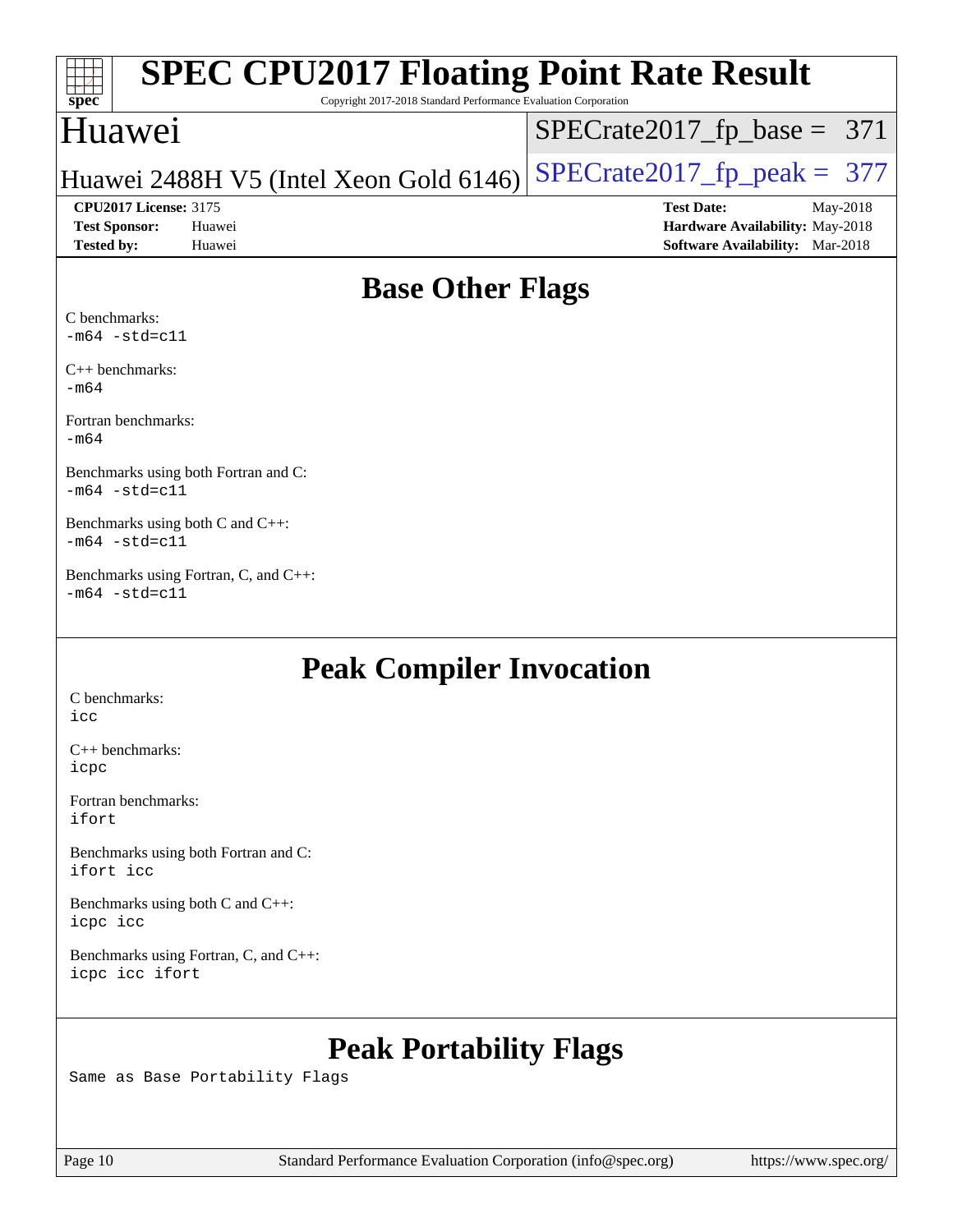| spec                                                                                                                                                                                                           | <b>SPEC CPU2017 Floating Point Rate Result</b><br>Copyright 2017-2018 Standard Performance Evaluation Corporation |
|----------------------------------------------------------------------------------------------------------------------------------------------------------------------------------------------------------------|-------------------------------------------------------------------------------------------------------------------|
| Huawei                                                                                                                                                                                                         | $SPECrate2017_fp\_base = 371$                                                                                     |
| Huawei 2488H V5 (Intel Xeon Gold 6146)                                                                                                                                                                         | $SPECrate2017_fp\_peak = 377$                                                                                     |
| <b>CPU2017 License: 3175</b><br><b>Test Sponsor:</b><br>Huawei<br><b>Tested by:</b><br>Huawei                                                                                                                  | <b>Test Date:</b><br>May-2018<br>Hardware Availability: May-2018<br><b>Software Availability:</b> Mar-2018        |
|                                                                                                                                                                                                                | <b>Peak Optimization Flags</b>                                                                                    |
| C benchmarks:                                                                                                                                                                                                  |                                                                                                                   |
| $519$ .lbm_r: -prof-gen(pass 1) -prof-use(pass 2) -ipo -xCORE-AVX2 -03<br>-no-prec-div -qopt-prefetch -ffinite-math-only<br>-qopt-mem-layout-trans=3                                                           |                                                                                                                   |
| 538.imagick_r: -xCORE-AVX2 -ipo -03 -no-prec-div -qopt-prefetch<br>-ffinite-math-only -qopt-mem-layout-trans=3                                                                                                 |                                                                                                                   |
| 544.nab_r: Same as 538.imagick_r                                                                                                                                                                               |                                                                                                                   |
| $C++$ benchmarks:                                                                                                                                                                                              |                                                                                                                   |
| 508.namd_r: -prof-gen(pass 1) -prof-use(pass 2) -ipo -xCORE-AVX2 -03<br>-no-prec-div -qopt-prefetch -ffinite-math-only<br>-qopt-mem-layout-trans=3                                                             |                                                                                                                   |
| 510.parest_r: -xCORE-AVX2 -ipo -03 -no-prec-div -qopt-prefetch<br>-ffinite-math-only -qopt-mem-layout-trans=3                                                                                                  |                                                                                                                   |
| Fortran benchmarks:                                                                                                                                                                                            |                                                                                                                   |
| 503.bwaves_r: -xCORE-AVX2 -ipo -03 -no-prec-div -qopt-prefetch<br>-ffinite-math-only -qopt-mem-layout-trans=3 -auto<br>-nostandard-realloc-lhs                                                                 |                                                                                                                   |
| 549.fotonik3d_r: Same as 503.bwaves_r                                                                                                                                                                          |                                                                                                                   |
| 554.roms_r: -prof-gen(pass 1) -prof-use(pass 2) -ipo -xCORE-AVX2 -03<br>-no-prec-div -qopt-prefetch -ffinite-math-only<br>-qopt-mem-layout-trans=3 -auto -nostandard-realloc-lhs                               |                                                                                                                   |
| Benchmarks using both Fortran and C:<br>$-prof-qen(pass 1) -prof-use(pass 2) -ipo -xCORE-AVX2 -03$<br>-no-prec-div -qopt-prefetch -ffinite-math-only<br>-qopt-mem-layout-trans=3 -auto -nostandard-realloc-lhs |                                                                                                                   |
| Benchmarks using both C and C++:                                                                                                                                                                               |                                                                                                                   |
| 511.povray_r: -prof-gen(pass 1) -prof-use(pass 2) -ipo -xCORE-AVX2 -03<br>-no-prec-div -qopt-prefetch -ffinite-math-only<br>-qopt-mem-layout-trans=3                                                           |                                                                                                                   |

 526.blender\_r: [-xCORE-AVX2](http://www.spec.org/cpu2017/results/res2018q4/cpu2017-20181118-09819.flags.html#user_peakCOPTIMIZECXXOPTIMIZE526_blender_r_f-xCORE-AVX2) [-ipo](http://www.spec.org/cpu2017/results/res2018q4/cpu2017-20181118-09819.flags.html#user_peakCOPTIMIZECXXOPTIMIZE526_blender_r_f-ipo) [-O3](http://www.spec.org/cpu2017/results/res2018q4/cpu2017-20181118-09819.flags.html#user_peakCOPTIMIZECXXOPTIMIZE526_blender_r_f-O3) [-no-prec-div](http://www.spec.org/cpu2017/results/res2018q4/cpu2017-20181118-09819.flags.html#user_peakCOPTIMIZECXXOPTIMIZE526_blender_r_f-no-prec-div) [-qopt-prefetch](http://www.spec.org/cpu2017/results/res2018q4/cpu2017-20181118-09819.flags.html#user_peakCOPTIMIZECXXOPTIMIZE526_blender_r_f-qopt-prefetch) [-ffinite-math-only](http://www.spec.org/cpu2017/results/res2018q4/cpu2017-20181118-09819.flags.html#user_peakCOPTIMIZECXXOPTIMIZE526_blender_r_f_finite_math_only_cb91587bd2077682c4b38af759c288ed7c732db004271a9512da14a4f8007909a5f1427ecbf1a0fb78ff2a814402c6114ac565ca162485bbcae155b5e4258871) [-qopt-mem-layout-trans=3](http://www.spec.org/cpu2017/results/res2018q4/cpu2017-20181118-09819.flags.html#user_peakCOPTIMIZECXXOPTIMIZE526_blender_r_f-qopt-mem-layout-trans_de80db37974c74b1f0e20d883f0b675c88c3b01e9d123adea9b28688d64333345fb62bc4a798493513fdb68f60282f9a726aa07f478b2f7113531aecce732043)

**(Continued on next page)**